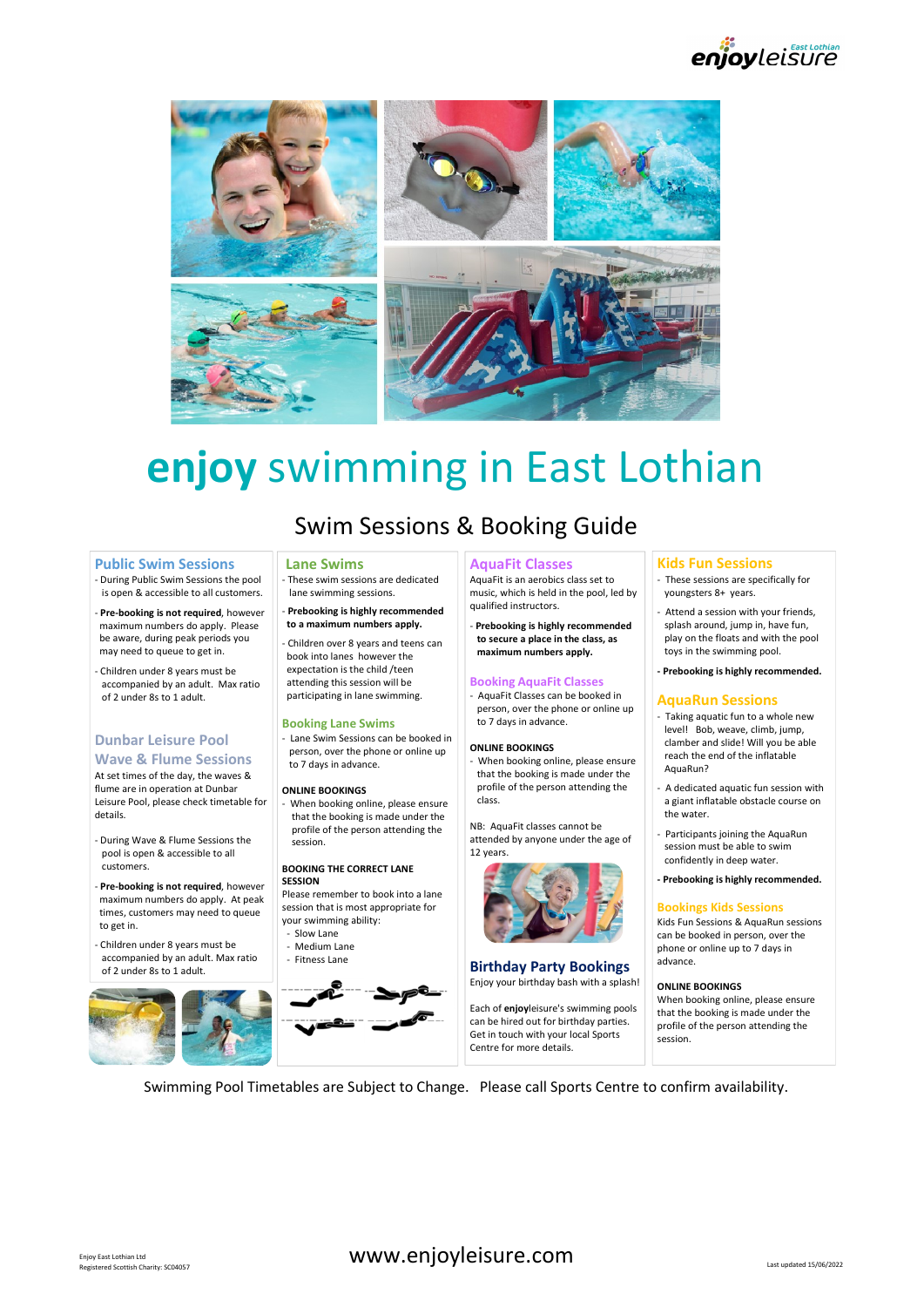

# Aubigny Sports Centre Swimming Pool Timetables

|                      | $6-1$                 | $30$ 7<br>8<br>$30$ $9$<br>10<br>11<br>30<br>30<br>30                                                                                                                                  | 12<br>$\vert 1 \vert$<br>$\overline{\mathbf{2}}$<br>$\overline{\phantom{a}3}$                                                                                                                                                                                     | $\sim$ 4                               | $5-1$<br>6                                                                       | <b>7</b>  <br>$30$ 8                                                                                                                                 | $9 \mid \omega$                                    |
|----------------------|-----------------------|----------------------------------------------------------------------------------------------------------------------------------------------------------------------------------------|-------------------------------------------------------------------------------------------------------------------------------------------------------------------------------------------------------------------------------------------------------------------|----------------------------------------|----------------------------------------------------------------------------------|------------------------------------------------------------------------------------------------------------------------------------------------------|----------------------------------------------------|
| <b>MONDAY</b>        | Main<br>Pool          | $9:00 - 12:00$<br>7:00-8:00<br>$8:00 - 9:00$<br>Lane Swim<br>Lane Swin<br>Med & Fast Lan<br>low & Med Lane                                                                             | 1:45-4:00<br>12:00-1:00<br>1:00-1:45<br>Lane Swir<br>Fast Lanes<br><b>Staff Training</b>                                                                                                                                                                          |                                        | 4:00-6:00<br>$6:00-7:00$<br>Lane Swin<br><b>Swimming Lessons</b><br>ow & Med Lan | 8:30-9:30<br>$7:00-8:00$<br>Lane Swim<br>Med & Fast Lane                                                                                             |                                                    |
|                      | <b>Infant</b><br>Pool | 7:00-8:30<br>8:30-10:30<br><b>Swim Lessons</b>                                                                                                                                         | 10:30-1:30<br>1:45-4:00<br><b>Staff Training</b>                                                                                                                                                                                                                  | $4:00 - 6:00$<br>Swim Lesson           |                                                                                  | $6:00 - 9:30$                                                                                                                                        |                                                    |
| TUESDAY              | Main<br>Pool          | 7:45-8:45<br>8:45-10:15<br>10:15-11 11:00-12:00 12:00-1:00<br>Lane Swim<br>AquaFi<br>low & Med Lan                                                                                     | $1:15 - 2:15$<br>2:15-4:00<br>Lane Swim<br>Deep End<br>Med & Fast Lane<br>Only<br>Schools                                                                                                                                                                         | $4 - 4:30$                             | 4:30-7:00<br><b>Swimming Lessons</b>                                             | 7:15-9:00<br>Swim Club                                                                                                                               |                                                    |
|                      | Infant<br>Pool        | 7:45-9:00<br>$9:00-10:30$<br>10:30-11:30<br>Swim Lesson<br>Swim Lessons                                                                                                                | 11:30-1:15<br>1:15-2:45<br>Schools                                                                                                                                                                                                                                | 2:45-5:00                              | $5:00-7:00$<br><b>Swimming Lessons</b>                                           |                                                                                                                                                      |                                                    |
| <b>WEDNESDAY</b>     | Main<br>Pool          | 7:00-8:00<br>8:00-9:00<br>9:15-12:15<br>Lane Swin<br>Lane Swin<br>Schools<br>ow & Med Lan<br>ow & Med Lar<br><b>Adult Masters</b>                                                      | 1:00-2:00<br>2:00-4:00<br>12:15-1:00<br>Lane Swin<br>Med & Fast Lane                                                                                                                                                                                              | 4:00-5:00<br>Swimming<br>Lessons       |                                                                                  | 5:00-9:30<br><b>Swimming Club</b>                                                                                                                    |                                                    |
|                      | <b>Infant</b><br>Pool | 7:00-8:30<br>8:30-10:30<br><b>Swim Lessons</b>                                                                                                                                         | 10:30-2:30                                                                                                                                                                                                                                                        | 2:30-4:15                              | 4:15-6:45<br><b>Swimming Lessons</b>                                             | 6:45-9:30<br><b>Swimming Club</b>                                                                                                                    |                                                    |
| THURSDAY             | Main<br>Pool          | 7:30-8:30<br>8:30-9:15<br>$9:15-10$<br>$10:00 - 12:00$<br>ane Swim Med<br>Aqua Fit<br>Fast Lane                                                                                        | 12:00-1:00<br>1:00-4:15<br>Lane Swim<br>Schools<br>Med & Fast Lan                                                                                                                                                                                                 |                                        | 4:30-7:00<br><b>Swimming Lessons</b>                                             | 7:00-9:30<br>Adult<br>Lessons                                                                                                                        |                                                    |
|                      | Infant<br>Pool        | 7:30-9:00<br>9:00-11:30<br>Swim Lesson                                                                                                                                                 | 12:00-2:00<br>2:00-3:30<br><b>Swim Lesson</b>                                                                                                                                                                                                                     | 3:30-4:30<br><b>Swim Lessons</b>       | 4:30-7:00<br>Closed                                                              | 7:00-9:30                                                                                                                                            |                                                    |
| FRIDAY               | Main<br>Pool          | 10:30-11:15 11:15-12 12:00-1:00<br>7:00-8:00<br>8:00-9:00<br>9:00-10:30<br>Lane Swim<br>Lane Swim<br>AquaFit<br>low & Med Lan<br>ow & Med Lan<br><b>Adult Masters</b>                  | 1:00-3:00<br>Lane Swim<br>Med & Fast Lane<br>AquaRun Fun                                                                                                                                                                                                          | 3:00-4:30                              | 4:30-5:30 5:30-6<br>Swim Lesson Club                                             | 6:00-8:30<br>Swim Club                                                                                                                               |                                                    |
|                      | Infant<br>Pool        | 7:00-8:30<br>8:30-10:00<br>10:00-11:00<br>Swim Lesson<br><b>Swim Lessons</b>                                                                                                           | 11:00-3:45                                                                                                                                                                                                                                                        | $3:45-6:00$<br><b>Swimming Lessons</b> |                                                                                  |                                                                                                                                                      |                                                    |
| SATURDAY             | Main<br>Pool          | 7:30-8:45<br>$8:45-11:15$<br>Swim Club<br><b>Swimming Lessons</b>                                                                                                                      | 11:15-4:30                                                                                                                                                                                                                                                        |                                        | 4:30-5:30<br><b>Triathlon Club</b>                                               |                                                                                                                                                      |                                                    |
|                      | Infant<br>Pool        | 8:00-11:15<br><b>Swimming Lessons</b>                                                                                                                                                  | 11:15-4:30                                                                                                                                                                                                                                                        |                                        |                                                                                  |                                                                                                                                                      |                                                    |
| <b><i>SUNDAY</i></b> | Main<br>Pool          | 7:00-9:00<br>Swim Club                                                                                                                                                                 | $9:00 - 4:30$                                                                                                                                                                                                                                                     |                                        | <b>Public Sessions</b>                                                           | <b>Booking Procedures</b><br>On arrival<br><b>Advance Bookings</b><br>subject to<br>Phone<br>In Person<br>availability<br>☑                          | Online                                             |
|                      | Infant<br>Pool        | 8:00-9:00<br>Swimming<br>Lessons                                                                                                                                                       | $9:00 - 4:30$                                                                                                                                                                                                                                                     |                                        | <b>Lane Swimming</b><br><b>AquaFit Classes</b>                                   | $\overline{\mathbf{v}}$<br>☑<br>$\boxdot$<br>☑<br>☑                                                                                                  | $\overline{\mathbf{v}}$<br>$\overline{\mathbf{v}}$ |
|                      |                       | General Booking Policy: Swim Sessions may be subject to change at short notice.                                                                                                        |                                                                                                                                                                                                                                                                   |                                        | <b>Kids Fun Sessions</b>                                                         | $\boxtimes$<br>$\overline{\mathbf{v}}$<br>$\boxed{\mathbf{v}}$                                                                                       | $\overline{\mathbb{X}}$                            |
|                      |                       |                                                                                                                                                                                        | enjoy your swim                                                                                                                                                                                                                                                   |                                        |                                                                                  |                                                                                                                                                      |                                                    |
|                      |                       | Children Under 8 Years.<br>Children under the age of 8 years must<br>be accompanied by an adult (over 16<br>years). A maximum ratio of 1 adult to 2<br>children under 8 years applies. | <b>Children Over 8 Years</b><br>Children 8 years and above can attend a public<br>swim session unaccompanied. When making a<br>booking, parents are asked to be mindful of<br>the their child's swimming competency levels<br>and the depths of the pool session. |                                        |                                                                                  | Lane Swimming<br>When booking a lane swimming<br>lesson, please ensure that you book<br>ingo the appropriate lane for your<br>swimming capabilities. |                                                    |
|                      |                       |                                                                                                                                                                                        | In order to safeguard both customers and colleagues, the changing rooms, lockers and frequenly used touch points                                                                                                                                                  |                                        |                                                                                  |                                                                                                                                                      |                                                    |
|                      | $\cup$                | will be cleaned and sanitised on a regular basis throughout the day. Customers are required to wear a face covering<br>in all public areas when not participating in an activity.      |                                                                                                                                                                                                                                                                   |                                        |                                                                                  |                                                                                                                                                      |                                                    |
|                      |                       | Aubigny Sports Centre, Mill Wynd, Haddington, EH41 4DB                                                                                                                                 |                                                                                                                                                                                                                                                                   |                                        |                                                                                  |                                                                                                                                                      |                                                    |
|                      |                       | <b>Book Online: www.enjoyleisure.com</b><br>T: 01620 820650<br>Delivering services for East Lothian Council. Enjoy East Lothian Ltd is a registered Scottish Charity: SC040527         |                                                                                                                                                                                                                                                                   |                                        |                                                                                  |                                                                                                                                                      |                                                    |
|                      |                       |                                                                                                                                                                                        |                                                                                                                                                                                                                                                                   |                                        |                                                                                  |                                                                                                                                                      |                                                    |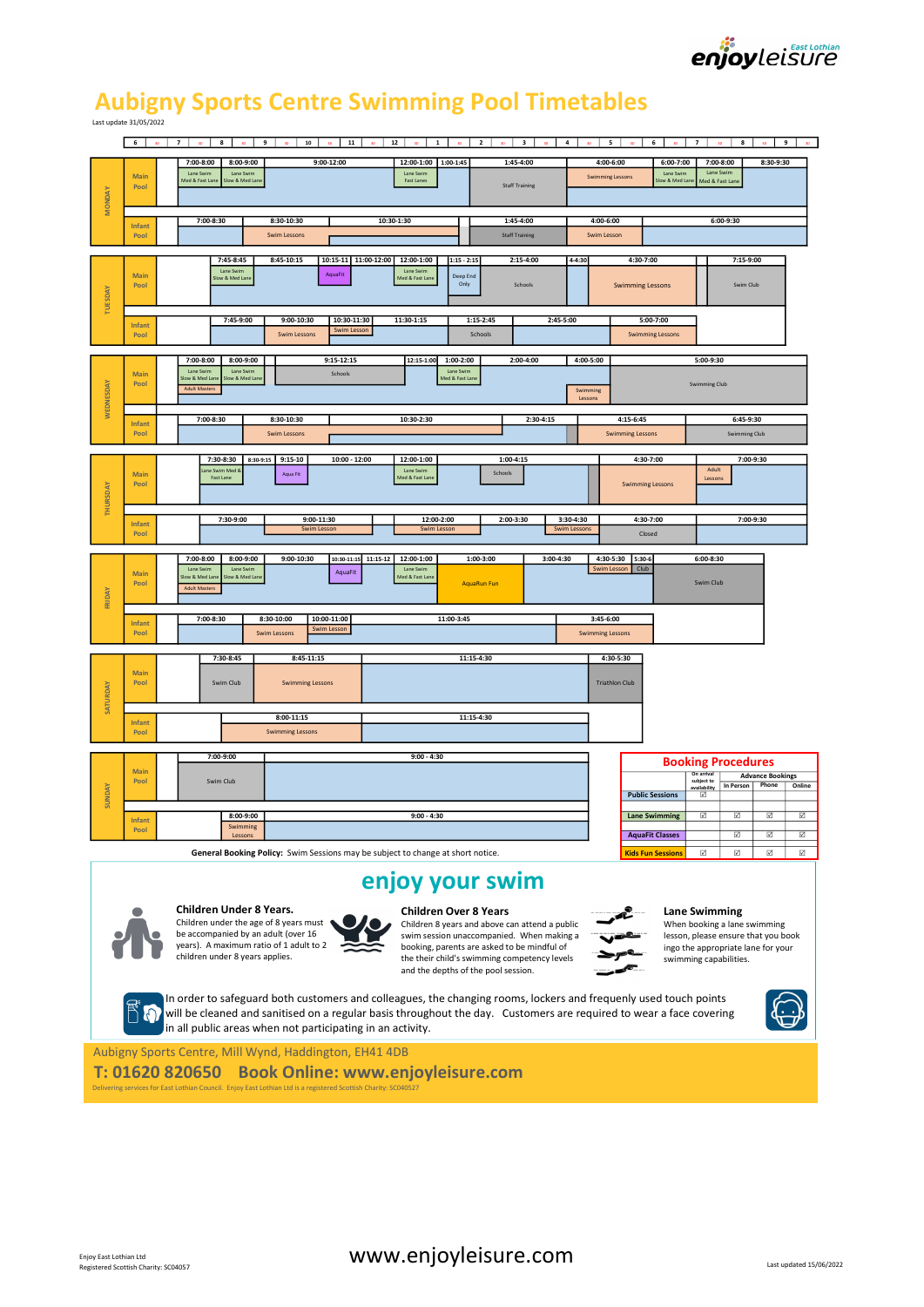

# Dunbar Leisure Pool

### Swimming Pool Timetable Last update 28/03/2022



# enjoy your swim



Children Under 8 Years. Children under the age of 8 years must be accompanied by an adult (over 16 years). A maximum ratio of 1 adult to 2 children under 8 years applies.



Children 8 years and above can attend a public swim session unaccompanied. When making a booking, parents are asked to be mindful of the their child's swimming competency levels and the depths of the pool session.



When booking a lane swimming

lesson, please ensure that you book ingo the appropriate lane for your swimming capabilities.

will be cleaned and sanitised on a regular basis throughout the day. Customers are required to wear a face covering in all public areas when not participating in an activity.



Dunbar Leisure Pool, Castle Park, Dunbar, EH42 1EU

T: 01620 820655 Book Online: www.enjoyleisure.com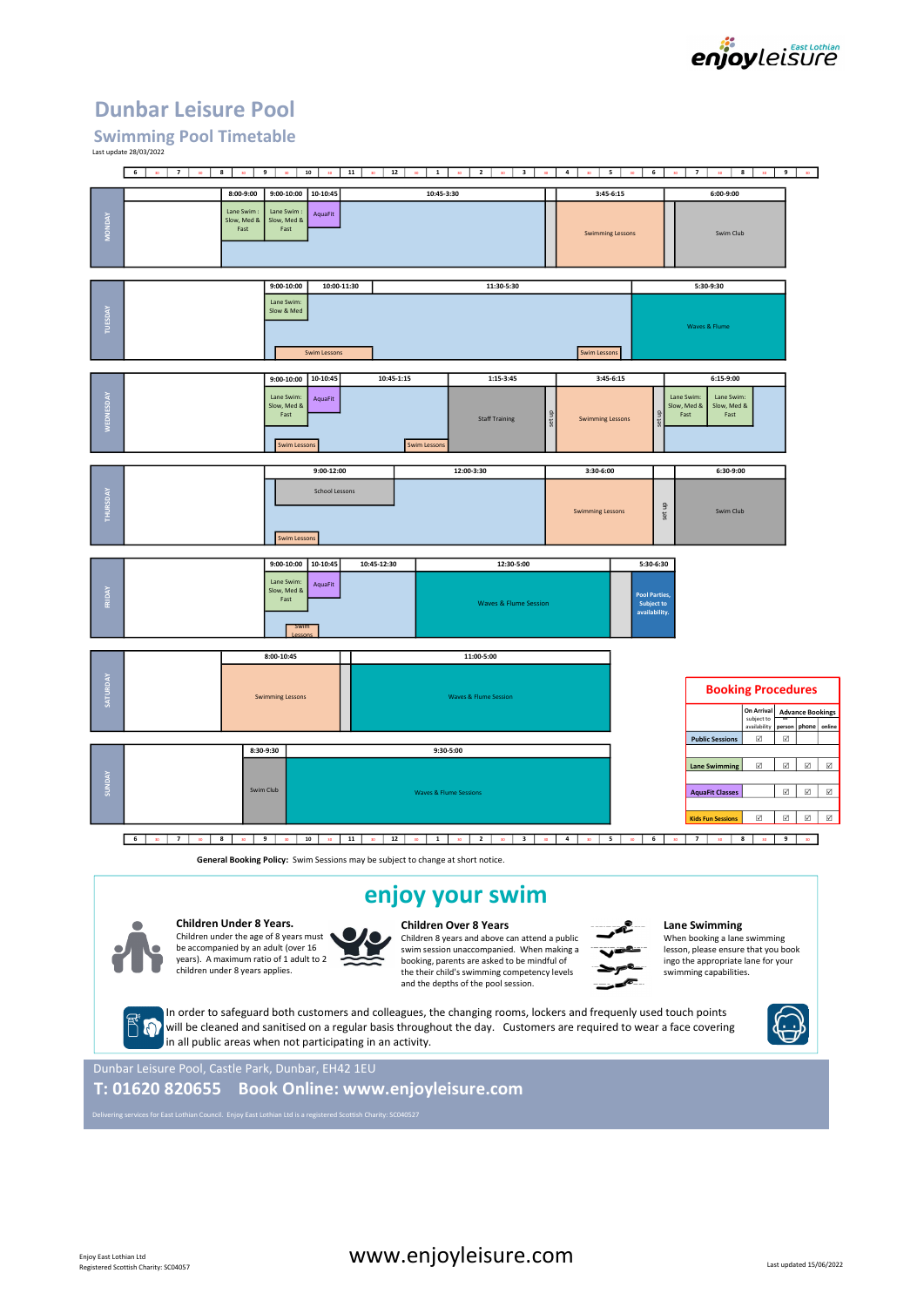

# Loch Centre

# Swimming Pool Timetable

| 7 <sup>1</sup><br>  $12$   $30$  <br>$1 \quad \frac{1}{1} \quad \frac{1}{1}$<br>$\begin{array}{ c c c c c } \hline \textbf{4} & \textbf{30} \end{array}$<br>6 <sup>1</sup><br>8<br>9<br>$30$ $10$ $30$ $11$<br>$\overline{\phantom{a}}$ 3<br>5 <sup>1</sup><br>6 <sup>1</sup><br>$7-1$<br>8<br>9<br><b>ROLL</b><br>— sn l<br><b>Sec.</b><br><b>Security</b><br>an i<br><b>BOL</b><br>7:45-8:45<br>8:45-12:15<br>$12:15-1$<br>1:00-2:00<br>2:00-4:00<br>4:00-6:00<br>6:00-9:00<br>Lane Swim<br>Lane Swim<br><b>MONDAY</b><br>Slow & Med<br>Slow & Med<br>AquaFit<br>Lanes<br>Lanes<br><b>Swimming Lessons</b><br>Swim Club<br>Deep<br>Water<br>Only<br>7:15-8:00<br>7:00-8:00<br>8:00-8:45<br>8:45-10:15<br>10:15-12:00<br>12:00-1:00<br>1:00-5:00<br>5:00-6:00<br>6:00-7:00<br>8:00-9:00<br>Lane Swim<br>Lane Swim<br>Lane Swim<br>Lane Swim<br>Lane Swim<br>Swim Lessons<br>Swim Lessons<br>TUESDAY<br>Slow & Med<br>Slow & Med<br>Slow & Med<br>Slow & Med<br>Slow & Med<br>AquaFit<br>AquaFit<br>Lanes<br>Lanes<br>Lanes<br>Lanes<br>Lanes<br>Deep<br>Deep<br>Water<br>Water Only<br><b>School Use</b><br>Only<br>$9:00-10:00$<br>7:00-8:00<br>8:00-9:00<br>10:00-12:00<br>12:00-1:00<br>1:00-6:00<br>6:00-7:00<br>7:00-8:00<br>8:00-9:00<br><b>WEDNESDAY</b><br>Lane Swim<br>Lane Swim<br>Lane Swim<br>School Use<br>Lane Swim<br>Lane Swim<br>Lane Swim<br><b>Swim Lessons</b><br><b>Swim Lessons</b><br>Slow & Med<br>Slow & Med<br>Slow & Med<br>Slow & Med<br>AquaFi<br>Slow & Med<br>Slow & Med<br>Lanes<br>Lanes<br>Lanes<br>Lanes<br>Lanes<br>Lanes<br>Deep<br>Water<br>Only<br>7:00-8:00<br>8:00-9:00<br>9:00-12:45<br>12:45-3:45<br>3:45-6:00<br>6:00-9:00<br>Lane Swim<br>Lane Swim<br>THURSDAY<br>Slow & Med<br>Slow & Med<br>Lanes<br>Lanes<br><b>Staff Training</b><br>Swim Club<br><b>Swim Lessons</b><br>$8:45-$<br>1:00-1:45 2:00-2:45<br>7:45-8:45<br>9:15-12:00<br>2:45-3:45<br>3:45-6:00<br>6:00-8:45<br>12:00-1:00<br>9:15<br>Lane Swim<br>FRIDAY<br>Slow & Med<br>Schools<br><b>Swim Lessons</b><br>Lanes<br>Float Fun<br>Swim Club<br>Swim Club<br><b>Session</b><br>Deep water<br>only<br>1:45-3:15<br>3:15-4:30<br>9:00-11:00<br>11:00-1:45<br><b>Booking Procedures</b><br>SATURDAY<br>Reserved for<br>pool parties<br><b>Swim Lessons</b><br>subject to<br>in<br>If no parties are<br>availability person<br>phone<br>ooked, this is a<br>public sessic<br>$\boxtimes$<br>$\Box$<br><b>Public Sessions</b><br>$9:00-11:30$<br>11:30-1:00<br>1:00-4:15<br>$4:15-6:15$<br>$\boxed{\text{M}}$<br>$\Box$<br>$\boxdot$<br>$\boxtimes$<br><b>Lane Swimming</b><br><b>Reserved for</b><br><b>SUNDAY</b><br>pool parties<br>$\boxdot$<br>$\overline{\mathbf{v}}$<br>$\boxtimes$<br><b>AquaFit Classes</b><br>Swim Club<br>Swim Lessons<br>If no parties are<br>booked, this is a<br>public session<br>$\boxdot$<br>$\boxdot$<br>$\overline{\mathsf{v}}$<br>$\boxed{\checkmark}$<br><b>Kids Fun Sessions</b><br>6  <br>7 <sup>1</sup><br>9<br>$30$ $10$<br>11<br>12<br>$\overline{2}$<br>- 3  <br>$4 \quad 30$<br>5 <sup>1</sup><br>6 <sup>1</sup><br>7 <sup>1</sup><br>8 <sup>1</sup><br>9<br>8<br>$\vert$ 1 $\vert$<br>30<br>30<br>General Booking Policy: Swim Sessions may be subject to change at short notice.<br>enjoy your swim<br><b>Children Under 8 Years.</b><br><b>Children Over 8 Years</b><br><b>Lane Swimming</b><br>Children under the age of 8 years must<br>Children 8 years and above can attend a public<br>When booking a lane swimming<br>be accompanied by an adult (over 16<br>swim session unaccompanied. When making<br>lesson, please ensure that you book<br>years). A maximum ratio of 1 adult to 2<br>a booking, parents are asked to be mindful of<br>ingo the appropriate lane for your<br>children under 8 years applies.<br>the their child's swimming competency levels<br>swimming capabilities.<br>and the depths of the pool session.<br>In order to safeguard both customers and colleagues, the changing rooms, lockers and frequenly used touch points<br>will be cleaned and sanitised on a regular basis throughout the day. Customers are required to wear a face covering<br>in all public areas when not participating in an activity.<br>Loch Centre, Well Wynd, Tranent, EH33 2JX<br>T: 01875 824140 Book Online: www.enjoyleisure.com<br>Delivering services for East Lothian Council. Enjoy East Lothian Ltd is a registered Scottish Charity: SC040527 | <b>Swimming Pool Timetable</b><br>Last update 04/04/2022 |  |  |  |    |
|---------------------------------------------------------------------------------------------------------------------------------------------------------------------------------------------------------------------------------------------------------------------------------------------------------------------------------------------------------------------------------------------------------------------------------------------------------------------------------------------------------------------------------------------------------------------------------------------------------------------------------------------------------------------------------------------------------------------------------------------------------------------------------------------------------------------------------------------------------------------------------------------------------------------------------------------------------------------------------------------------------------------------------------------------------------------------------------------------------------------------------------------------------------------------------------------------------------------------------------------------------------------------------------------------------------------------------------------------------------------------------------------------------------------------------------------------------------------------------------------------------------------------------------------------------------------------------------------------------------------------------------------------------------------------------------------------------------------------------------------------------------------------------------------------------------------------------------------------------------------------------------------------------------------------------------------------------------------------------------------------------------------------------------------------------------------------------------------------------------------------------------------------------------------------------------------------------------------------------------------------------------------------------------------------------------------------------------------------------------------------------------------------------------------------------------------------------------------------------------------------------------------------------------------------------------------------------------------------------------------------------------------------------------------------------------------------------------------------------------------------------------------------------------------------------------------------------------------------------------------------------------------------------------------------------------------------------------------------------------------------------------------------------------------------------------------------------------------------------------------------------------------------------------------------------------------------------------------------------------------------------------------------------------------------------------------------------------------------------------------------------------------------------------------------------------------------------------------------------------------------------------------------------------------------------------------------------------------------------------------------------------------------------------------------------------------------------------------------------------------------------------------------------------------------------------------------------------------------------------------------------------------------------------------------------------------------------------------------------------------------------------------------------------------------------------------------------------------------------------------------------------------------------------------------------------------------------------------------------------------------------------------------------------------------------------------------------------------------------------------------------------------------------------------------------|----------------------------------------------------------|--|--|--|----|
| online                                                                                                                                                                                                                                                                                                                                                                                                                                                                                                                                                                                                                                                                                                                                                                                                                                                                                                                                                                                                                                                                                                                                                                                                                                                                                                                                                                                                                                                                                                                                                                                                                                                                                                                                                                                                                                                                                                                                                                                                                                                                                                                                                                                                                                                                                                                                                                                                                                                                                                                                                                                                                                                                                                                                                                                                                                                                                                                                                                                                                                                                                                                                                                                                                                                                                                                                                                                                                                                                                                                                                                                                                                                                                                                                                                                                                                                                                                                                                                                                                                                                                                                                                                                                                                                                                                                                                                                                                          |                                                          |  |  |  | 10 |
|                                                                                                                                                                                                                                                                                                                                                                                                                                                                                                                                                                                                                                                                                                                                                                                                                                                                                                                                                                                                                                                                                                                                                                                                                                                                                                                                                                                                                                                                                                                                                                                                                                                                                                                                                                                                                                                                                                                                                                                                                                                                                                                                                                                                                                                                                                                                                                                                                                                                                                                                                                                                                                                                                                                                                                                                                                                                                                                                                                                                                                                                                                                                                                                                                                                                                                                                                                                                                                                                                                                                                                                                                                                                                                                                                                                                                                                                                                                                                                                                                                                                                                                                                                                                                                                                                                                                                                                                                                 |                                                          |  |  |  |    |
|                                                                                                                                                                                                                                                                                                                                                                                                                                                                                                                                                                                                                                                                                                                                                                                                                                                                                                                                                                                                                                                                                                                                                                                                                                                                                                                                                                                                                                                                                                                                                                                                                                                                                                                                                                                                                                                                                                                                                                                                                                                                                                                                                                                                                                                                                                                                                                                                                                                                                                                                                                                                                                                                                                                                                                                                                                                                                                                                                                                                                                                                                                                                                                                                                                                                                                                                                                                                                                                                                                                                                                                                                                                                                                                                                                                                                                                                                                                                                                                                                                                                                                                                                                                                                                                                                                                                                                                                                                 |                                                          |  |  |  |    |
|                                                                                                                                                                                                                                                                                                                                                                                                                                                                                                                                                                                                                                                                                                                                                                                                                                                                                                                                                                                                                                                                                                                                                                                                                                                                                                                                                                                                                                                                                                                                                                                                                                                                                                                                                                                                                                                                                                                                                                                                                                                                                                                                                                                                                                                                                                                                                                                                                                                                                                                                                                                                                                                                                                                                                                                                                                                                                                                                                                                                                                                                                                                                                                                                                                                                                                                                                                                                                                                                                                                                                                                                                                                                                                                                                                                                                                                                                                                                                                                                                                                                                                                                                                                                                                                                                                                                                                                                                                 |                                                          |  |  |  |    |
| On Arrival Advance Bookings                                                                                                                                                                                                                                                                                                                                                                                                                                                                                                                                                                                                                                                                                                                                                                                                                                                                                                                                                                                                                                                                                                                                                                                                                                                                                                                                                                                                                                                                                                                                                                                                                                                                                                                                                                                                                                                                                                                                                                                                                                                                                                                                                                                                                                                                                                                                                                                                                                                                                                                                                                                                                                                                                                                                                                                                                                                                                                                                                                                                                                                                                                                                                                                                                                                                                                                                                                                                                                                                                                                                                                                                                                                                                                                                                                                                                                                                                                                                                                                                                                                                                                                                                                                                                                                                                                                                                                                                     |                                                          |  |  |  |    |
|                                                                                                                                                                                                                                                                                                                                                                                                                                                                                                                                                                                                                                                                                                                                                                                                                                                                                                                                                                                                                                                                                                                                                                                                                                                                                                                                                                                                                                                                                                                                                                                                                                                                                                                                                                                                                                                                                                                                                                                                                                                                                                                                                                                                                                                                                                                                                                                                                                                                                                                                                                                                                                                                                                                                                                                                                                                                                                                                                                                                                                                                                                                                                                                                                                                                                                                                                                                                                                                                                                                                                                                                                                                                                                                                                                                                                                                                                                                                                                                                                                                                                                                                                                                                                                                                                                                                                                                                                                 |                                                          |  |  |  |    |
|                                                                                                                                                                                                                                                                                                                                                                                                                                                                                                                                                                                                                                                                                                                                                                                                                                                                                                                                                                                                                                                                                                                                                                                                                                                                                                                                                                                                                                                                                                                                                                                                                                                                                                                                                                                                                                                                                                                                                                                                                                                                                                                                                                                                                                                                                                                                                                                                                                                                                                                                                                                                                                                                                                                                                                                                                                                                                                                                                                                                                                                                                                                                                                                                                                                                                                                                                                                                                                                                                                                                                                                                                                                                                                                                                                                                                                                                                                                                                                                                                                                                                                                                                                                                                                                                                                                                                                                                                                 |                                                          |  |  |  |    |
|                                                                                                                                                                                                                                                                                                                                                                                                                                                                                                                                                                                                                                                                                                                                                                                                                                                                                                                                                                                                                                                                                                                                                                                                                                                                                                                                                                                                                                                                                                                                                                                                                                                                                                                                                                                                                                                                                                                                                                                                                                                                                                                                                                                                                                                                                                                                                                                                                                                                                                                                                                                                                                                                                                                                                                                                                                                                                                                                                                                                                                                                                                                                                                                                                                                                                                                                                                                                                                                                                                                                                                                                                                                                                                                                                                                                                                                                                                                                                                                                                                                                                                                                                                                                                                                                                                                                                                                                                                 |                                                          |  |  |  |    |
|                                                                                                                                                                                                                                                                                                                                                                                                                                                                                                                                                                                                                                                                                                                                                                                                                                                                                                                                                                                                                                                                                                                                                                                                                                                                                                                                                                                                                                                                                                                                                                                                                                                                                                                                                                                                                                                                                                                                                                                                                                                                                                                                                                                                                                                                                                                                                                                                                                                                                                                                                                                                                                                                                                                                                                                                                                                                                                                                                                                                                                                                                                                                                                                                                                                                                                                                                                                                                                                                                                                                                                                                                                                                                                                                                                                                                                                                                                                                                                                                                                                                                                                                                                                                                                                                                                                                                                                                                                 |                                                          |  |  |  |    |
|                                                                                                                                                                                                                                                                                                                                                                                                                                                                                                                                                                                                                                                                                                                                                                                                                                                                                                                                                                                                                                                                                                                                                                                                                                                                                                                                                                                                                                                                                                                                                                                                                                                                                                                                                                                                                                                                                                                                                                                                                                                                                                                                                                                                                                                                                                                                                                                                                                                                                                                                                                                                                                                                                                                                                                                                                                                                                                                                                                                                                                                                                                                                                                                                                                                                                                                                                                                                                                                                                                                                                                                                                                                                                                                                                                                                                                                                                                                                                                                                                                                                                                                                                                                                                                                                                                                                                                                                                                 |                                                          |  |  |  |    |
|                                                                                                                                                                                                                                                                                                                                                                                                                                                                                                                                                                                                                                                                                                                                                                                                                                                                                                                                                                                                                                                                                                                                                                                                                                                                                                                                                                                                                                                                                                                                                                                                                                                                                                                                                                                                                                                                                                                                                                                                                                                                                                                                                                                                                                                                                                                                                                                                                                                                                                                                                                                                                                                                                                                                                                                                                                                                                                                                                                                                                                                                                                                                                                                                                                                                                                                                                                                                                                                                                                                                                                                                                                                                                                                                                                                                                                                                                                                                                                                                                                                                                                                                                                                                                                                                                                                                                                                                                                 |                                                          |  |  |  |    |
|                                                                                                                                                                                                                                                                                                                                                                                                                                                                                                                                                                                                                                                                                                                                                                                                                                                                                                                                                                                                                                                                                                                                                                                                                                                                                                                                                                                                                                                                                                                                                                                                                                                                                                                                                                                                                                                                                                                                                                                                                                                                                                                                                                                                                                                                                                                                                                                                                                                                                                                                                                                                                                                                                                                                                                                                                                                                                                                                                                                                                                                                                                                                                                                                                                                                                                                                                                                                                                                                                                                                                                                                                                                                                                                                                                                                                                                                                                                                                                                                                                                                                                                                                                                                                                                                                                                                                                                                                                 |                                                          |  |  |  |    |
|                                                                                                                                                                                                                                                                                                                                                                                                                                                                                                                                                                                                                                                                                                                                                                                                                                                                                                                                                                                                                                                                                                                                                                                                                                                                                                                                                                                                                                                                                                                                                                                                                                                                                                                                                                                                                                                                                                                                                                                                                                                                                                                                                                                                                                                                                                                                                                                                                                                                                                                                                                                                                                                                                                                                                                                                                                                                                                                                                                                                                                                                                                                                                                                                                                                                                                                                                                                                                                                                                                                                                                                                                                                                                                                                                                                                                                                                                                                                                                                                                                                                                                                                                                                                                                                                                                                                                                                                                                 |                                                          |  |  |  |    |
|                                                                                                                                                                                                                                                                                                                                                                                                                                                                                                                                                                                                                                                                                                                                                                                                                                                                                                                                                                                                                                                                                                                                                                                                                                                                                                                                                                                                                                                                                                                                                                                                                                                                                                                                                                                                                                                                                                                                                                                                                                                                                                                                                                                                                                                                                                                                                                                                                                                                                                                                                                                                                                                                                                                                                                                                                                                                                                                                                                                                                                                                                                                                                                                                                                                                                                                                                                                                                                                                                                                                                                                                                                                                                                                                                                                                                                                                                                                                                                                                                                                                                                                                                                                                                                                                                                                                                                                                                                 |                                                          |  |  |  |    |
|                                                                                                                                                                                                                                                                                                                                                                                                                                                                                                                                                                                                                                                                                                                                                                                                                                                                                                                                                                                                                                                                                                                                                                                                                                                                                                                                                                                                                                                                                                                                                                                                                                                                                                                                                                                                                                                                                                                                                                                                                                                                                                                                                                                                                                                                                                                                                                                                                                                                                                                                                                                                                                                                                                                                                                                                                                                                                                                                                                                                                                                                                                                                                                                                                                                                                                                                                                                                                                                                                                                                                                                                                                                                                                                                                                                                                                                                                                                                                                                                                                                                                                                                                                                                                                                                                                                                                                                                                                 |                                                          |  |  |  |    |
|                                                                                                                                                                                                                                                                                                                                                                                                                                                                                                                                                                                                                                                                                                                                                                                                                                                                                                                                                                                                                                                                                                                                                                                                                                                                                                                                                                                                                                                                                                                                                                                                                                                                                                                                                                                                                                                                                                                                                                                                                                                                                                                                                                                                                                                                                                                                                                                                                                                                                                                                                                                                                                                                                                                                                                                                                                                                                                                                                                                                                                                                                                                                                                                                                                                                                                                                                                                                                                                                                                                                                                                                                                                                                                                                                                                                                                                                                                                                                                                                                                                                                                                                                                                                                                                                                                                                                                                                                                 |                                                          |  |  |  |    |
|                                                                                                                                                                                                                                                                                                                                                                                                                                                                                                                                                                                                                                                                                                                                                                                                                                                                                                                                                                                                                                                                                                                                                                                                                                                                                                                                                                                                                                                                                                                                                                                                                                                                                                                                                                                                                                                                                                                                                                                                                                                                                                                                                                                                                                                                                                                                                                                                                                                                                                                                                                                                                                                                                                                                                                                                                                                                                                                                                                                                                                                                                                                                                                                                                                                                                                                                                                                                                                                                                                                                                                                                                                                                                                                                                                                                                                                                                                                                                                                                                                                                                                                                                                                                                                                                                                                                                                                                                                 |                                                          |  |  |  |    |
|                                                                                                                                                                                                                                                                                                                                                                                                                                                                                                                                                                                                                                                                                                                                                                                                                                                                                                                                                                                                                                                                                                                                                                                                                                                                                                                                                                                                                                                                                                                                                                                                                                                                                                                                                                                                                                                                                                                                                                                                                                                                                                                                                                                                                                                                                                                                                                                                                                                                                                                                                                                                                                                                                                                                                                                                                                                                                                                                                                                                                                                                                                                                                                                                                                                                                                                                                                                                                                                                                                                                                                                                                                                                                                                                                                                                                                                                                                                                                                                                                                                                                                                                                                                                                                                                                                                                                                                                                                 |                                                          |  |  |  |    |
|                                                                                                                                                                                                                                                                                                                                                                                                                                                                                                                                                                                                                                                                                                                                                                                                                                                                                                                                                                                                                                                                                                                                                                                                                                                                                                                                                                                                                                                                                                                                                                                                                                                                                                                                                                                                                                                                                                                                                                                                                                                                                                                                                                                                                                                                                                                                                                                                                                                                                                                                                                                                                                                                                                                                                                                                                                                                                                                                                                                                                                                                                                                                                                                                                                                                                                                                                                                                                                                                                                                                                                                                                                                                                                                                                                                                                                                                                                                                                                                                                                                                                                                                                                                                                                                                                                                                                                                                                                 |                                                          |  |  |  |    |
|                                                                                                                                                                                                                                                                                                                                                                                                                                                                                                                                                                                                                                                                                                                                                                                                                                                                                                                                                                                                                                                                                                                                                                                                                                                                                                                                                                                                                                                                                                                                                                                                                                                                                                                                                                                                                                                                                                                                                                                                                                                                                                                                                                                                                                                                                                                                                                                                                                                                                                                                                                                                                                                                                                                                                                                                                                                                                                                                                                                                                                                                                                                                                                                                                                                                                                                                                                                                                                                                                                                                                                                                                                                                                                                                                                                                                                                                                                                                                                                                                                                                                                                                                                                                                                                                                                                                                                                                                                 |                                                          |  |  |  |    |
|                                                                                                                                                                                                                                                                                                                                                                                                                                                                                                                                                                                                                                                                                                                                                                                                                                                                                                                                                                                                                                                                                                                                                                                                                                                                                                                                                                                                                                                                                                                                                                                                                                                                                                                                                                                                                                                                                                                                                                                                                                                                                                                                                                                                                                                                                                                                                                                                                                                                                                                                                                                                                                                                                                                                                                                                                                                                                                                                                                                                                                                                                                                                                                                                                                                                                                                                                                                                                                                                                                                                                                                                                                                                                                                                                                                                                                                                                                                                                                                                                                                                                                                                                                                                                                                                                                                                                                                                                                 |                                                          |  |  |  |    |
|                                                                                                                                                                                                                                                                                                                                                                                                                                                                                                                                                                                                                                                                                                                                                                                                                                                                                                                                                                                                                                                                                                                                                                                                                                                                                                                                                                                                                                                                                                                                                                                                                                                                                                                                                                                                                                                                                                                                                                                                                                                                                                                                                                                                                                                                                                                                                                                                                                                                                                                                                                                                                                                                                                                                                                                                                                                                                                                                                                                                                                                                                                                                                                                                                                                                                                                                                                                                                                                                                                                                                                                                                                                                                                                                                                                                                                                                                                                                                                                                                                                                                                                                                                                                                                                                                                                                                                                                                                 |                                                          |  |  |  |    |
|                                                                                                                                                                                                                                                                                                                                                                                                                                                                                                                                                                                                                                                                                                                                                                                                                                                                                                                                                                                                                                                                                                                                                                                                                                                                                                                                                                                                                                                                                                                                                                                                                                                                                                                                                                                                                                                                                                                                                                                                                                                                                                                                                                                                                                                                                                                                                                                                                                                                                                                                                                                                                                                                                                                                                                                                                                                                                                                                                                                                                                                                                                                                                                                                                                                                                                                                                                                                                                                                                                                                                                                                                                                                                                                                                                                                                                                                                                                                                                                                                                                                                                                                                                                                                                                                                                                                                                                                                                 |                                                          |  |  |  |    |
|                                                                                                                                                                                                                                                                                                                                                                                                                                                                                                                                                                                                                                                                                                                                                                                                                                                                                                                                                                                                                                                                                                                                                                                                                                                                                                                                                                                                                                                                                                                                                                                                                                                                                                                                                                                                                                                                                                                                                                                                                                                                                                                                                                                                                                                                                                                                                                                                                                                                                                                                                                                                                                                                                                                                                                                                                                                                                                                                                                                                                                                                                                                                                                                                                                                                                                                                                                                                                                                                                                                                                                                                                                                                                                                                                                                                                                                                                                                                                                                                                                                                                                                                                                                                                                                                                                                                                                                                                                 |                                                          |  |  |  |    |
|                                                                                                                                                                                                                                                                                                                                                                                                                                                                                                                                                                                                                                                                                                                                                                                                                                                                                                                                                                                                                                                                                                                                                                                                                                                                                                                                                                                                                                                                                                                                                                                                                                                                                                                                                                                                                                                                                                                                                                                                                                                                                                                                                                                                                                                                                                                                                                                                                                                                                                                                                                                                                                                                                                                                                                                                                                                                                                                                                                                                                                                                                                                                                                                                                                                                                                                                                                                                                                                                                                                                                                                                                                                                                                                                                                                                                                                                                                                                                                                                                                                                                                                                                                                                                                                                                                                                                                                                                                 |                                                          |  |  |  |    |
|                                                                                                                                                                                                                                                                                                                                                                                                                                                                                                                                                                                                                                                                                                                                                                                                                                                                                                                                                                                                                                                                                                                                                                                                                                                                                                                                                                                                                                                                                                                                                                                                                                                                                                                                                                                                                                                                                                                                                                                                                                                                                                                                                                                                                                                                                                                                                                                                                                                                                                                                                                                                                                                                                                                                                                                                                                                                                                                                                                                                                                                                                                                                                                                                                                                                                                                                                                                                                                                                                                                                                                                                                                                                                                                                                                                                                                                                                                                                                                                                                                                                                                                                                                                                                                                                                                                                                                                                                                 |                                                          |  |  |  |    |
|                                                                                                                                                                                                                                                                                                                                                                                                                                                                                                                                                                                                                                                                                                                                                                                                                                                                                                                                                                                                                                                                                                                                                                                                                                                                                                                                                                                                                                                                                                                                                                                                                                                                                                                                                                                                                                                                                                                                                                                                                                                                                                                                                                                                                                                                                                                                                                                                                                                                                                                                                                                                                                                                                                                                                                                                                                                                                                                                                                                                                                                                                                                                                                                                                                                                                                                                                                                                                                                                                                                                                                                                                                                                                                                                                                                                                                                                                                                                                                                                                                                                                                                                                                                                                                                                                                                                                                                                                                 |                                                          |  |  |  |    |
|                                                                                                                                                                                                                                                                                                                                                                                                                                                                                                                                                                                                                                                                                                                                                                                                                                                                                                                                                                                                                                                                                                                                                                                                                                                                                                                                                                                                                                                                                                                                                                                                                                                                                                                                                                                                                                                                                                                                                                                                                                                                                                                                                                                                                                                                                                                                                                                                                                                                                                                                                                                                                                                                                                                                                                                                                                                                                                                                                                                                                                                                                                                                                                                                                                                                                                                                                                                                                                                                                                                                                                                                                                                                                                                                                                                                                                                                                                                                                                                                                                                                                                                                                                                                                                                                                                                                                                                                                                 |                                                          |  |  |  |    |
|                                                                                                                                                                                                                                                                                                                                                                                                                                                                                                                                                                                                                                                                                                                                                                                                                                                                                                                                                                                                                                                                                                                                                                                                                                                                                                                                                                                                                                                                                                                                                                                                                                                                                                                                                                                                                                                                                                                                                                                                                                                                                                                                                                                                                                                                                                                                                                                                                                                                                                                                                                                                                                                                                                                                                                                                                                                                                                                                                                                                                                                                                                                                                                                                                                                                                                                                                                                                                                                                                                                                                                                                                                                                                                                                                                                                                                                                                                                                                                                                                                                                                                                                                                                                                                                                                                                                                                                                                                 |                                                          |  |  |  | 10 |
|                                                                                                                                                                                                                                                                                                                                                                                                                                                                                                                                                                                                                                                                                                                                                                                                                                                                                                                                                                                                                                                                                                                                                                                                                                                                                                                                                                                                                                                                                                                                                                                                                                                                                                                                                                                                                                                                                                                                                                                                                                                                                                                                                                                                                                                                                                                                                                                                                                                                                                                                                                                                                                                                                                                                                                                                                                                                                                                                                                                                                                                                                                                                                                                                                                                                                                                                                                                                                                                                                                                                                                                                                                                                                                                                                                                                                                                                                                                                                                                                                                                                                                                                                                                                                                                                                                                                                                                                                                 |                                                          |  |  |  |    |
|                                                                                                                                                                                                                                                                                                                                                                                                                                                                                                                                                                                                                                                                                                                                                                                                                                                                                                                                                                                                                                                                                                                                                                                                                                                                                                                                                                                                                                                                                                                                                                                                                                                                                                                                                                                                                                                                                                                                                                                                                                                                                                                                                                                                                                                                                                                                                                                                                                                                                                                                                                                                                                                                                                                                                                                                                                                                                                                                                                                                                                                                                                                                                                                                                                                                                                                                                                                                                                                                                                                                                                                                                                                                                                                                                                                                                                                                                                                                                                                                                                                                                                                                                                                                                                                                                                                                                                                                                                 |                                                          |  |  |  |    |
|                                                                                                                                                                                                                                                                                                                                                                                                                                                                                                                                                                                                                                                                                                                                                                                                                                                                                                                                                                                                                                                                                                                                                                                                                                                                                                                                                                                                                                                                                                                                                                                                                                                                                                                                                                                                                                                                                                                                                                                                                                                                                                                                                                                                                                                                                                                                                                                                                                                                                                                                                                                                                                                                                                                                                                                                                                                                                                                                                                                                                                                                                                                                                                                                                                                                                                                                                                                                                                                                                                                                                                                                                                                                                                                                                                                                                                                                                                                                                                                                                                                                                                                                                                                                                                                                                                                                                                                                                                 |                                                          |  |  |  |    |
|                                                                                                                                                                                                                                                                                                                                                                                                                                                                                                                                                                                                                                                                                                                                                                                                                                                                                                                                                                                                                                                                                                                                                                                                                                                                                                                                                                                                                                                                                                                                                                                                                                                                                                                                                                                                                                                                                                                                                                                                                                                                                                                                                                                                                                                                                                                                                                                                                                                                                                                                                                                                                                                                                                                                                                                                                                                                                                                                                                                                                                                                                                                                                                                                                                                                                                                                                                                                                                                                                                                                                                                                                                                                                                                                                                                                                                                                                                                                                                                                                                                                                                                                                                                                                                                                                                                                                                                                                                 |                                                          |  |  |  |    |
|                                                                                                                                                                                                                                                                                                                                                                                                                                                                                                                                                                                                                                                                                                                                                                                                                                                                                                                                                                                                                                                                                                                                                                                                                                                                                                                                                                                                                                                                                                                                                                                                                                                                                                                                                                                                                                                                                                                                                                                                                                                                                                                                                                                                                                                                                                                                                                                                                                                                                                                                                                                                                                                                                                                                                                                                                                                                                                                                                                                                                                                                                                                                                                                                                                                                                                                                                                                                                                                                                                                                                                                                                                                                                                                                                                                                                                                                                                                                                                                                                                                                                                                                                                                                                                                                                                                                                                                                                                 |                                                          |  |  |  |    |
|                                                                                                                                                                                                                                                                                                                                                                                                                                                                                                                                                                                                                                                                                                                                                                                                                                                                                                                                                                                                                                                                                                                                                                                                                                                                                                                                                                                                                                                                                                                                                                                                                                                                                                                                                                                                                                                                                                                                                                                                                                                                                                                                                                                                                                                                                                                                                                                                                                                                                                                                                                                                                                                                                                                                                                                                                                                                                                                                                                                                                                                                                                                                                                                                                                                                                                                                                                                                                                                                                                                                                                                                                                                                                                                                                                                                                                                                                                                                                                                                                                                                                                                                                                                                                                                                                                                                                                                                                                 |                                                          |  |  |  |    |
|                                                                                                                                                                                                                                                                                                                                                                                                                                                                                                                                                                                                                                                                                                                                                                                                                                                                                                                                                                                                                                                                                                                                                                                                                                                                                                                                                                                                                                                                                                                                                                                                                                                                                                                                                                                                                                                                                                                                                                                                                                                                                                                                                                                                                                                                                                                                                                                                                                                                                                                                                                                                                                                                                                                                                                                                                                                                                                                                                                                                                                                                                                                                                                                                                                                                                                                                                                                                                                                                                                                                                                                                                                                                                                                                                                                                                                                                                                                                                                                                                                                                                                                                                                                                                                                                                                                                                                                                                                 |                                                          |  |  |  |    |
|                                                                                                                                                                                                                                                                                                                                                                                                                                                                                                                                                                                                                                                                                                                                                                                                                                                                                                                                                                                                                                                                                                                                                                                                                                                                                                                                                                                                                                                                                                                                                                                                                                                                                                                                                                                                                                                                                                                                                                                                                                                                                                                                                                                                                                                                                                                                                                                                                                                                                                                                                                                                                                                                                                                                                                                                                                                                                                                                                                                                                                                                                                                                                                                                                                                                                                                                                                                                                                                                                                                                                                                                                                                                                                                                                                                                                                                                                                                                                                                                                                                                                                                                                                                                                                                                                                                                                                                                                                 |                                                          |  |  |  |    |
|                                                                                                                                                                                                                                                                                                                                                                                                                                                                                                                                                                                                                                                                                                                                                                                                                                                                                                                                                                                                                                                                                                                                                                                                                                                                                                                                                                                                                                                                                                                                                                                                                                                                                                                                                                                                                                                                                                                                                                                                                                                                                                                                                                                                                                                                                                                                                                                                                                                                                                                                                                                                                                                                                                                                                                                                                                                                                                                                                                                                                                                                                                                                                                                                                                                                                                                                                                                                                                                                                                                                                                                                                                                                                                                                                                                                                                                                                                                                                                                                                                                                                                                                                                                                                                                                                                                                                                                                                                 |                                                          |  |  |  |    |
|                                                                                                                                                                                                                                                                                                                                                                                                                                                                                                                                                                                                                                                                                                                                                                                                                                                                                                                                                                                                                                                                                                                                                                                                                                                                                                                                                                                                                                                                                                                                                                                                                                                                                                                                                                                                                                                                                                                                                                                                                                                                                                                                                                                                                                                                                                                                                                                                                                                                                                                                                                                                                                                                                                                                                                                                                                                                                                                                                                                                                                                                                                                                                                                                                                                                                                                                                                                                                                                                                                                                                                                                                                                                                                                                                                                                                                                                                                                                                                                                                                                                                                                                                                                                                                                                                                                                                                                                                                 |                                                          |  |  |  |    |
|                                                                                                                                                                                                                                                                                                                                                                                                                                                                                                                                                                                                                                                                                                                                                                                                                                                                                                                                                                                                                                                                                                                                                                                                                                                                                                                                                                                                                                                                                                                                                                                                                                                                                                                                                                                                                                                                                                                                                                                                                                                                                                                                                                                                                                                                                                                                                                                                                                                                                                                                                                                                                                                                                                                                                                                                                                                                                                                                                                                                                                                                                                                                                                                                                                                                                                                                                                                                                                                                                                                                                                                                                                                                                                                                                                                                                                                                                                                                                                                                                                                                                                                                                                                                                                                                                                                                                                                                                                 |                                                          |  |  |  |    |
|                                                                                                                                                                                                                                                                                                                                                                                                                                                                                                                                                                                                                                                                                                                                                                                                                                                                                                                                                                                                                                                                                                                                                                                                                                                                                                                                                                                                                                                                                                                                                                                                                                                                                                                                                                                                                                                                                                                                                                                                                                                                                                                                                                                                                                                                                                                                                                                                                                                                                                                                                                                                                                                                                                                                                                                                                                                                                                                                                                                                                                                                                                                                                                                                                                                                                                                                                                                                                                                                                                                                                                                                                                                                                                                                                                                                                                                                                                                                                                                                                                                                                                                                                                                                                                                                                                                                                                                                                                 |                                                          |  |  |  |    |









## Loch Centre, Well Wynd, Tranent, EH33 2JX T: 01875 824140 Book Online: www.enjoyleisure.com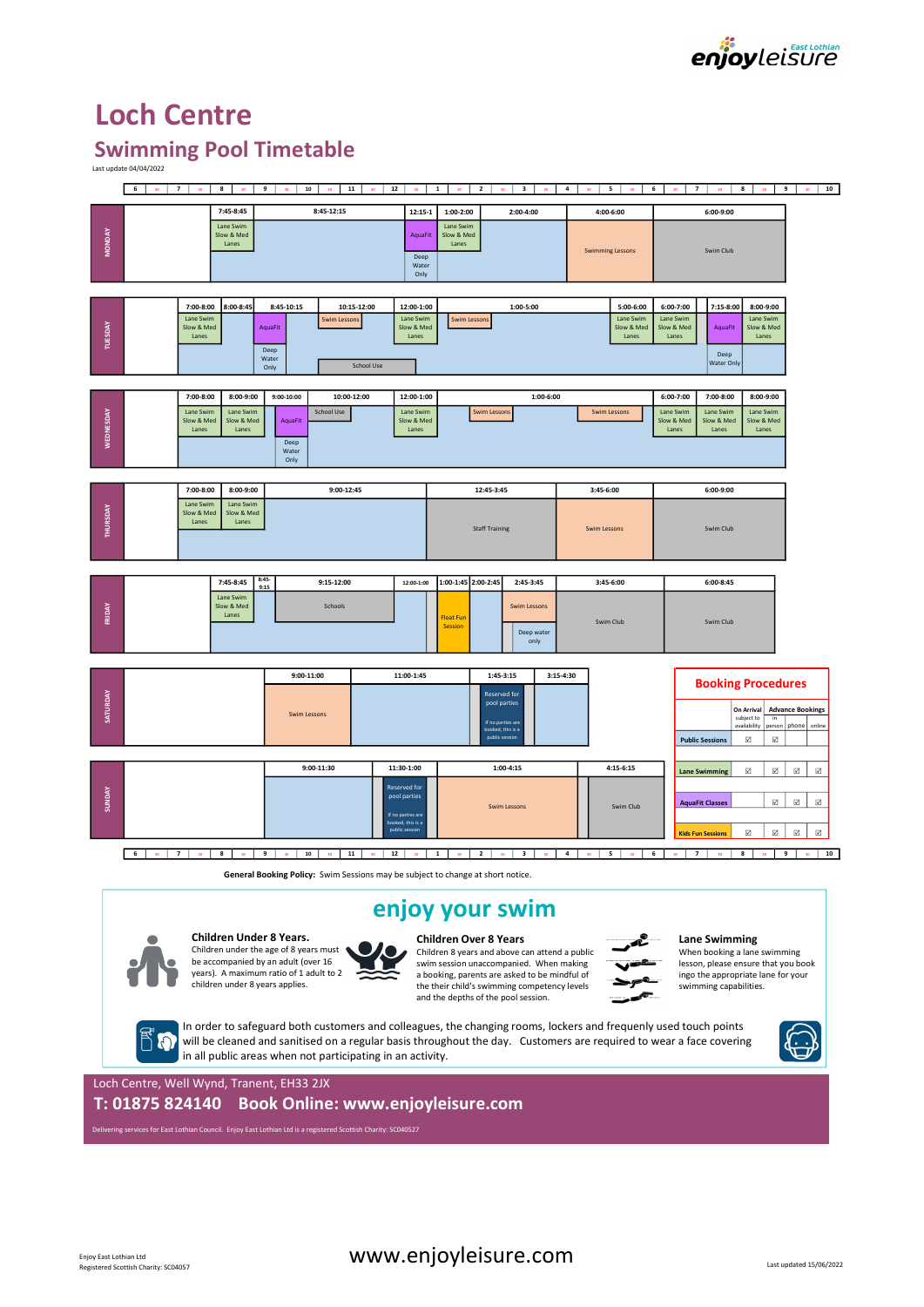

# Musselburgh Sports Centre

## Swimming Pool Timetable

|                 |                                                          |                                  |                                      |                                                                                                                 |                                                                                                                                                                                                                                         |                                                                                   | enjoyleisure                                                                                                                         |
|-----------------|----------------------------------------------------------|----------------------------------|--------------------------------------|-----------------------------------------------------------------------------------------------------------------|-----------------------------------------------------------------------------------------------------------------------------------------------------------------------------------------------------------------------------------------|-----------------------------------------------------------------------------------|--------------------------------------------------------------------------------------------------------------------------------------|
|                 |                                                          |                                  |                                      | <b>Musselburgh Sports Centre</b>                                                                                |                                                                                                                                                                                                                                         |                                                                                   |                                                                                                                                      |
|                 | <b>Swimming Pool Timetable</b><br>Last update 17/05/2022 |                                  |                                      |                                                                                                                 |                                                                                                                                                                                                                                         |                                                                                   |                                                                                                                                      |
|                 | 6                                                        | $7 \t 30$                        |                                      | 8 30 9 30 10<br>$\infty$ 11                                                                                     | $\begin{array}{ c c c }\n\hline\n\textbf{12} & \textbf{30}\n\end{array}$<br>$\vert$ 1<br>$\overline{2}$<br>3 <sup>1</sup>                                                                                                               | $-4$<br>$5^{\circ}$                                                               | 6 <sup>1</sup><br>$8-1$<br>7 <sup>1</sup><br>9 <sup>1</sup>                                                                          |
|                 | Main Pool                                                | 7:00-8:00<br>Lane Sw<br>Med/Fast | $8:00 - 9:00$<br>Lane Sw<br>Med/Fast |                                                                                                                 | $9:00 - 3:30$                                                                                                                                                                                                                           | $3:45-6:15$                                                                       | 6:30-9:30                                                                                                                            |
| <b>MONDAY</b>   | <b>Floating Floor Area</b>                               | 25m                              | 25m                                  | Swim Lesson                                                                                                     | Swim Lessons<br>AquaFit                                                                                                                                                                                                                 | Swim Lessons                                                                      | Swim Club                                                                                                                            |
|                 |                                                          | $5:45 - 7:45$                    | $8:00 - 9:00$<br>Lane Sy<br>Med/Fast | 9:00-12:45                                                                                                      | 12:45-1:45<br>1:45-4:00<br>Lane S<br>Med/Fast                                                                                                                                                                                           |                                                                                   | 4:00-8:30<br>8:30-9:30<br>Lane Swim<br>Club Swim<br>Med/Fast                                                                         |
| TUESDAY         | Main Pool                                                | wim Club                         | 25m                                  |                                                                                                                 | 25m                                                                                                                                                                                                                                     |                                                                                   | 25m                                                                                                                                  |
|                 | <b>Floating Floor Area</b>                               |                                  |                                      | Schools                                                                                                         | AquaFit                                                                                                                                                                                                                                 | Swim Lesson                                                                       |                                                                                                                                      |
|                 |                                                          | 7:00-9:00<br>Med/Fast            | Med/Fast                             |                                                                                                                 | $9:00 - 3:30$                                                                                                                                                                                                                           | $3:45-6:15$                                                                       | $6:30-9:30$                                                                                                                          |
| WEDNESDAY       | Main Pool<br><b>Floating Floor Area</b>                  | 25m                              | 25 <sub>m</sub>                      | Schools                                                                                                         | <b>Swim Lessons</b>                                                                                                                                                                                                                     | <b>Swim Lessons</b>                                                               | Musselburgh Swimming Club                                                                                                            |
|                 |                                                          | 5:45-8:00                        |                                      | 10:30-11:30 11:30-12:15<br>8:15-10:30                                                                           | 12:15-3:15                                                                                                                                                                                                                              | 3:15-6:30                                                                         | 6:30-7:30<br>7:30-8:30<br>8:30-9:30<br>Lane Swim                                                                                     |
| THURSDAY        | Main Pool<br><b>Floating Floor Area</b>                  | Swim Club                        |                                      | <b>Staff Training</b><br>Swim Lesson                                                                            | AquaFit<br>Schools                                                                                                                                                                                                                      |                                                                                   | Med/Fast<br>25m<br>AquaFit<br>AquaFit                                                                                                |
|                 |                                                          | Lane Sw                          | 7:00-9:00<br>Lane Sw                 | $9:00 - 12:00$                                                                                                  | 12-12:45<br>$1:00-2:00$<br>2:00-3:00<br>ane Sw                                                                                                                                                                                          | $3 - 3:30$<br>3:30-5:45                                                           | 6:00-9:30                                                                                                                            |
| FRIDAY          | Main Poo                                                 | Med/Fast<br>25m                  | Med/Fast<br>25m                      |                                                                                                                 | Med/Fast<br><b>Kids Fun</b><br><b>Kids Fun</b><br>18m<br>Session<br>Session                                                                                                                                                             | <b>Swimming Lessons</b>                                                           | ELST<br>Swim Club                                                                                                                    |
|                 | <b>Floating Floor Area</b>                               |                                  |                                      | Swim Lesson<br>Lessons                                                                                          |                                                                                                                                                                                                                                         | <b>Swimming Lessons</b>                                                           |                                                                                                                                      |
|                 |                                                          |                                  |                                      | 9:00-11:00                                                                                                      | 11:00-3:00                                                                                                                                                                                                                              | 3:00-4:00 4-4:30                                                                  | <b>Booking Procedures</b>                                                                                                            |
| <b>SATURDAY</b> | Main Poo                                                 |                                  |                                      | <b>Swimming Lessons</b>                                                                                         |                                                                                                                                                                                                                                         | Reserved for<br><b>Pool Parties.</b><br><b>Public Sessions</b><br>f no parties an | On arrival<br><b>Advance Bookings</b><br>subject to<br>Phone<br>In Person<br>Online<br><b>wailability</b><br>$\overline{\mathbf{v}}$ |
|                 | <b>Floating Floor Area</b>                               |                                  |                                      |                                                                                                                 |                                                                                                                                                                                                                                         | ooked, this is a<br>public sessio<br><b>Lane Swimming</b>                         | $\overline{\mathbb{M}}$<br>$\overline{\mathbf{v}}$<br>$\Box$<br>$\overline{\mathbb{M}}$                                              |
|                 | Main Poo                                                 |                                  |                                      | 8:30-10:00<br>10:00-1:00                                                                                        | $1:00-2:30$<br>ELST                                                                                                                                                                                                                     | 3:00-4:00 4-4:30<br><b>AquaFit Classes</b><br><b>Reserved for</b>                 | $\boxtimes$<br>$\overline{\mathbf{v}}$<br>☑<br>$\boxed{\text{v}}$                                                                    |
| <b>SUNDAY</b>   |                                                          |                                  |                                      | Swim Club                                                                                                       |                                                                                                                                                                                                                                         | <b>Kids Fun Session</b><br><b>Pool Parties.</b><br>If no parties an               | $\boxtimes$<br>$\boxtimes$<br>$\boxdot$                                                                                              |
|                 | <b>Floating Floor Area</b>                               |                                  |                                      |                                                                                                                 |                                                                                                                                                                                                                                         | ooked, this is a<br>public sessi                                                  |                                                                                                                                      |
|                 | 6 30 7                                                   |                                  | 8 <sup>1</sup><br>$30-1$             | 9<br>10<br>11                                                                                                   | 30 3 30<br>12<br>$\vert$ 1<br>$\overline{2}$<br>General Booking Policy: Swim Sessions may be subject to change at short notice.                                                                                                         | $-4$<br>$5^{\circ}$                                                               | $6-1$<br>$\overline{7}$<br>8<br>9                                                                                                    |
|                 |                                                          |                                  |                                      |                                                                                                                 | enjoy your swim                                                                                                                                                                                                                         |                                                                                   |                                                                                                                                      |
|                 |                                                          |                                  | Children Under 8 Years.              | Children under the age of 8 years must                                                                          | <b>Children Over 8 Years</b>                                                                                                                                                                                                            |                                                                                   | <b>Lane Swimming</b>                                                                                                                 |
|                 |                                                          |                                  | children under 8 years applies.      | be accompanied by an adult (over 16<br>years). A maximum ratio of 1 adult to 2                                  | Children 8 years and above can attend a public<br>swim session unaccompanied. When making a<br>booking, parents are asked to be mindful of<br>the their child's swimming competency levels<br>and the depths of the pool session.       |                                                                                   | When booking a lane swimming<br>lesson, please ensure that you book<br>ingo the appropriate lane for your<br>swimming capabilities.  |
|                 |                                                          |                                  |                                      | in all public areas when not participating in an activity.                                                      | In order to safeguard both customers and colleagues, the changing rooms, lockers and frequenly used touch points<br>will be cleaned and sanitised on a regular basis throughout the day. Customers are required to wear a face covering |                                                                                   |                                                                                                                                      |
|                 |                                                          |                                  |                                      | Musselburgh Sports Centre, Newbigging, Musselburgh, EH21 7AS                                                    |                                                                                                                                                                                                                                         |                                                                                   |                                                                                                                                      |
|                 |                                                          |                                  |                                      |                                                                                                                 | T: 0131 653 5208 Book Online: www.enjoyleisure.com                                                                                                                                                                                      |                                                                                   |                                                                                                                                      |
|                 |                                                          |                                  |                                      | Delivering services for East Lothian Council. Enjoy East Lothian Ltd is a registered Scottish Charity: SC040527 |                                                                                                                                                                                                                                         |                                                                                   |                                                                                                                                      |

## enjoy your swim